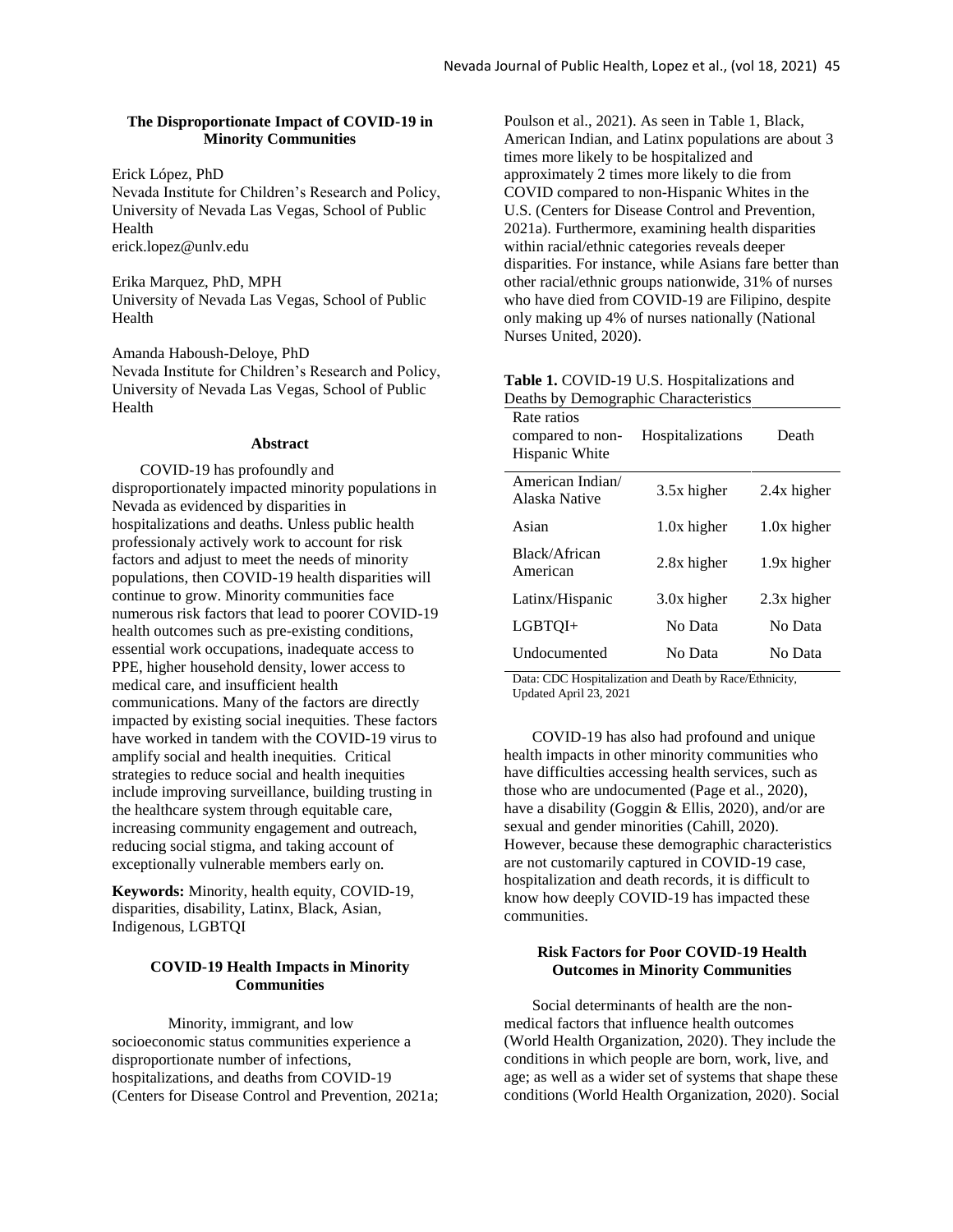inequities by race/ethnicity, social class, sexual orientation and gender identity, and disability have been long-standing and lead to unnecessary, avoidable, and unfair health inequities (Whitehead, 1991). Several key factors related to these inequities are linked to poor COVID-19 health outcomes in minority communities including pre-existing conditions, essential work occupations, inadequate access to personal protective equipment (PPE), higher household density, lower access to medical care, and health communications. These factors, as well as others, will be discussed below.

## **Pre-Existing Health Conditions and Race/Ethnicity**

Pre-existing health conditions and race/ethnicity are strongly associated with poor COVID-19 health outcomes. In particular, pre-existing health conditions such as diabetes, hypertension, cardiovascular disease and chronic obstructive pulmonary disease tend to lead to poorer COVID-19 outcomes that result in hospitalization and death (Sanyaolu et al., 2020). In Nevada, American Indians, Blacks, and Latinxs have higher rates of these chronic conditions compared to Whites (Office of Analytics, Department of Health and Human Services, 2019)

#### **Essential Workers**

Essential workers conduct work that is vital to maintain critical infrastructure and continue critical services and functions (CDC, 2021b). These types of occupations must be performed on-site and typically involve being in close proximity to the public or to coworkers (CDC, 2021b). Notably, more than half (56%) of people in the U.S. have had to work inperson during the pandemic (Dey et al., 2020). These numbers are especially high for Latinxs (71%) and Blacks (61%) (Dey et al., 2020). Additionally, Latinxs and Blacks are overrepresented in food preparation and serving (Williams et al., 2020), while Pacific Islanders are overrepresented in health-care support, child care, and warehousing (Kaholokula et al., 2020).

Because people of color are overrepresented in frontline jobs they experience substantially higher workplace exposures to COVID-19 (Dey et al., 2020). Recent research suggests that excess COVID-19 mortality among Latinxs may largely have been the result of frontline workplace exposures (Do & Frank, 2021).

#### **Personal Protective Equipment**

Essential workers not only face greater exposure to COVID due to higher face-to-face interactions, but also because they are constrained in their ability to social distance on the job. For example, the majority of essential workers indicated that they are unable to practice social distancing at work (71%), most do not feel safe at work (60%), and the majority have experienced increased stress related to these conditions (86%; Hammonds et al., 2020).

Another concern for employees during the early part of the pandemic was that many employers did not provide personal protective equipment (PPE) or did not provide a sufficient amount of PPE. Disparities in access to PPE and the lack of mask mandates early in the pandemic resulted in substantially higher workplace exposures for essential frontline workers. Furthermore, low wage workers are the most likely to report inadequate access to COVID safety training, face masks, hand sanitizer, and access to hand washing (Hammonds et al., 2020).

As seen in Figure 1, essential workers in fastfood, convenience stores, restaurants, and coffee shops reported the lowest access to employerprovided face masks followed by those working in fulfillment centers, warehouses, delivery vehicles, and big-box stores (Schneider & Harknett, 2020). Similarly, relative to White frontline healthcare workers, Latinx, Black, & Asian frontline healthcare workers are less likely to be provided with adequate PPE for the job by their employer and consequently were more likely to have to reuse PPE (Nguyen et al., 2020).

### **Figure 1.** U.S. Mask Availability by Industry (March - April 2020)



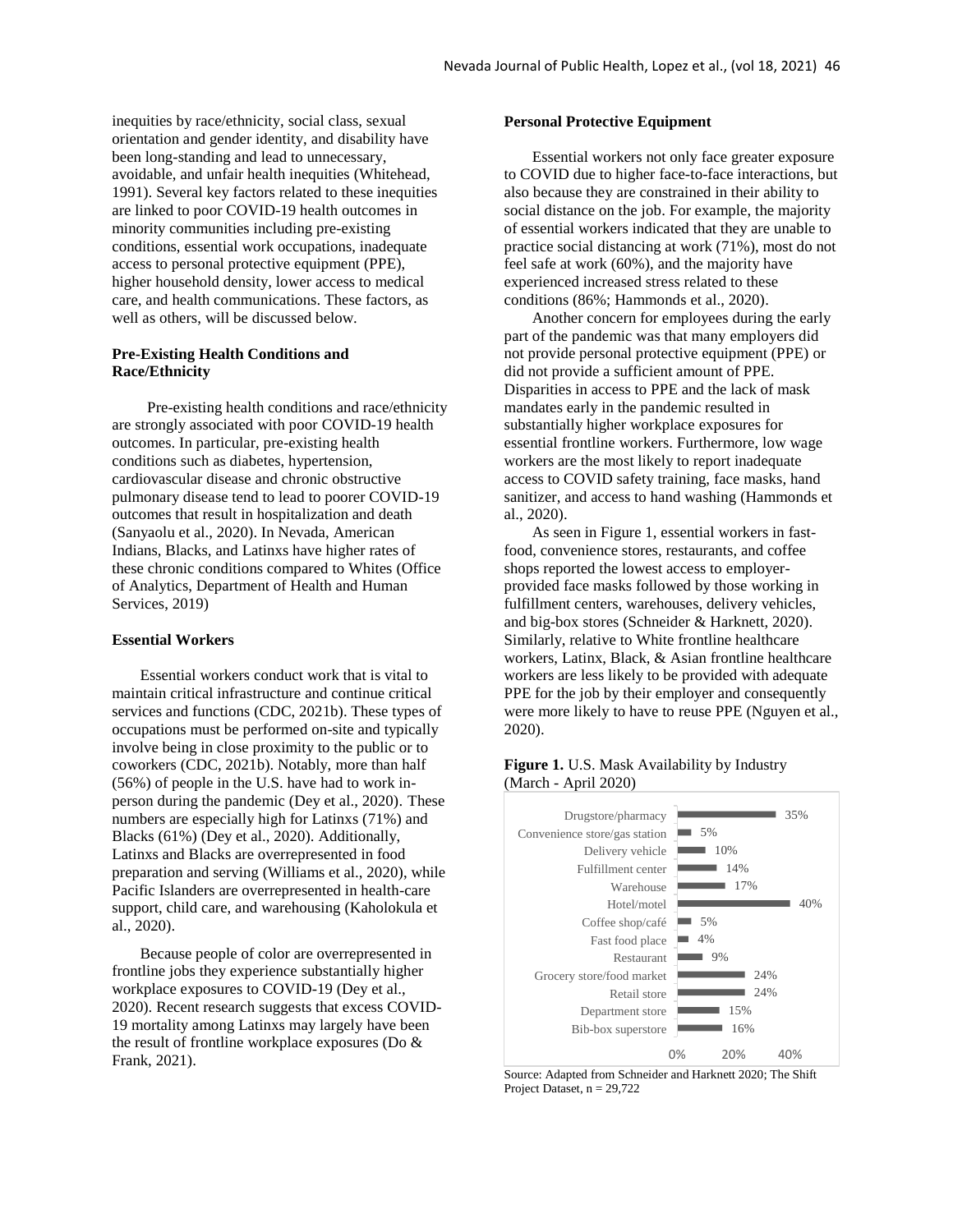#### **High Density Households**

High density households, in which two or more people live in a room, have been found to facilitate the spread of COVID-19 (Emeruwa et al., 2020). If one person gets sick, the limited space and higher number of people in the home increases the likelihood that others will also get sick. In addition, structural barriers by race/ethnicity and social class contribute to high household density (Blake et al., 2007; IDSA & HIVMA [Infectious Disease Society of American and HIV Medicine Association], 2020; Kaholokula et al., 2020; Keene & Batson, 2010)**.** 

Structural barriers such as legacy of racial residential segregation and mortgage lending discrimination (Massey & Denton, 1993), in addition to contemporary disparities in home appraisals (Howell & Korver-Glenn, 2018) continue to systematically devalue minority owned-homes, reduce home equity, and drive the racial wealth gap (Howell & Korver-Glenn, 2018; Massey & Denton, 1993). Cumulatively, these factors constrain access to quality and affordable housing options (Howell & Korver-Glenn, 2018), which may contribute to the need for higher density and multigenerational households.

Additionally, structural barriers in occupation also impact housing. Minority communities are overrepresented in occupations that do not provide livable wages and this financial strain makes it harder to secure quality, single family housing; which consequently leads to families doubling up in a home (Keene & Batson, 2010).

Household density plays a critical role in the spread of COVID infections— even more than urban density (Emeruwa et al., 2020). People of color in general, and undocumented persons in particular, experience high levels of household density or crowding. For example, 14 times as many Latinxs and 3 times as many Blacks live in crowded housing compared to Whites (Blake et al., 2007). Meanwhile, undocumented persons experience the overall greatest burden of crowded housing (McConnell, 2015).

#### **Multigenerational Housing**

Compared to Whites and U.S.-born individuals, people of color and immigrants are more likely to live in multigenerational housing— homes with two or more generations of adults living in a single dwelling (Easthope et al., 2015; Keene & Batson, 2010). The tendency for families to live in multigenerational housing is shaped by cultural and structural factors (Keene & Batson, 2010). Among people of color and immigrants, cultural values and

norms place high importance on the maintenance of close familial social ties, especially with grandparents (Blake et al., 2007; Kaholokula et al., 2020; Keene & Batson, 2010). Unfortunately, the close ties to elders, which is a source of strength in minority communities, places older adults in multigenerational homes at a higher risk for contracting COVID-19. Older adults may contract COVID-19 from other household members, especially those who may work in essential frontline jobs. This highlights a significant concern as older adults of color are especially susceptible to hospitalization and death from COVID-19 (Shahid et al., 2020).

#### **Access to Paid Sick Leave**

People of color and sexual and gender minorities tend to have lower access to paid sick leave, paid medical leave, and lower rates of health care benefits compared to dominant groups (Goldberg, 2020; Loo & Chang, 2020; Piper et al., 2017). The lack of employer provided paid sick leave forces socially and economically marginalized populations to have to choose between going to work sick or losing earnings for essentials like housing and food. To avoid facing hunger or eviction, workers end up going to work sick, which may contribute to the spread of COVID-19.

#### **Health Insurance**

Compared to Whites, people of color were overall more likely to be uninsured prior to, and as a result of, the pandemic (Hayes, 2020; Kaholokula et al., 2020; Kaiser Family Foundation, 2020; Parker et al., 2020). Similarly, sexual and gender minorities are also more likely to be uninsured compared to others—this is especially the case for transgender persons (Phillips et al., 2020; Ranji et al., 2014).

Prior to the pandemic, 22% of Latinxs were uninsured in Nevada as seen in Figure 2 (Kaiser Family Foundation, 2020). Next, Figure 3 shows that Black and Latinx communities were most likely to lose health insurance as a result of the pandemic, 9% and 8%, respectively (Parker et al., 2020). Consequently, both groups were more likely to forgo medical care due to cost barriers, with Latinxs being more likely than any other racial/ethnic group to do so (Buchmueller & Levy, 2020).

Individuals from federally recognized American Indian or Alaska Natives tribes are eligible for care through the Indian Health Services (IHS). However, IHS is regularly underfunded, understaffed, and operating beyond capacity (Bernard et al., 2017; IDSA & HIVMA, 2020; Indian Health Services, 2020; Van Dorn et al., 2020). Additionally, IHS is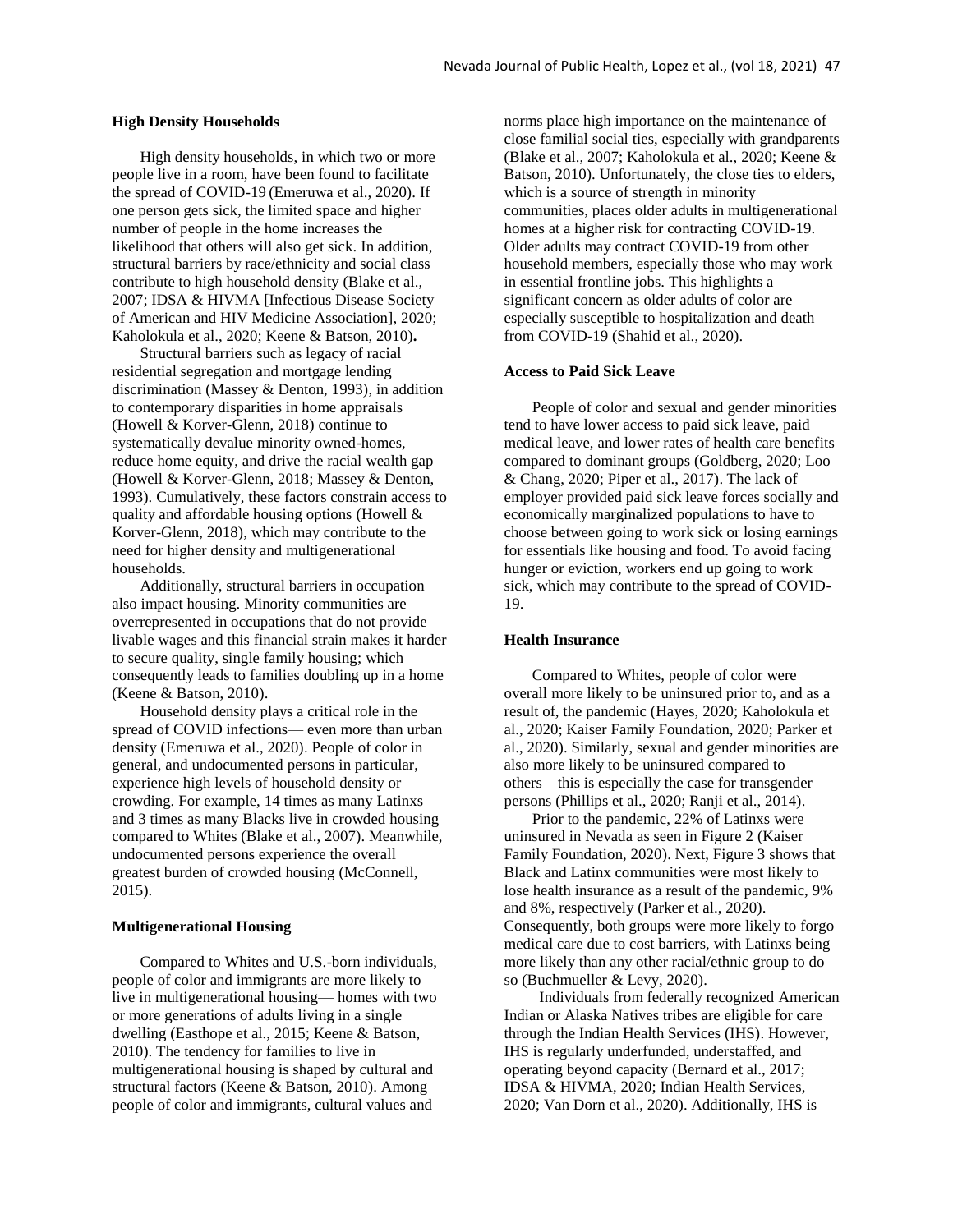not an insurance program and American Indians experience the second-highest rate of being medically uninsured (Indian Health Services, 2020; Kaiser Family Foundation, 2020). In some cases, direct health care services can be provided through Purchased/Referred Care (PRC) at non-IHS facilities, but IHS cannot always guarantee funds are available and prioritization goes to those with life-threatening illnesses or injuries (Indian Health Services, 2020). IHS is not a replacement for medical insurance, but in a majority of cases, it is the extent of medical care available.

 $Q_0$ 11%  $Q_0$ 22% 11% 0% 5% 10% 15% 20%  $25\%$ White Asian, Native Hawaiian & Pacific Islander Black Latinx American Indian Alaska Native

**Figure 2.** Uninsured in Nevada by Race/Ethnicity-2019

Notes: Analysis of the Census Bureau's American Community Survey (ACS) by Kaiser Family Foundation Uninsured: includes those without health insurance and those who have coverage under the Indian Health Service only. Latinx refers to Hispanic ethnicity





3-16, 2020. Notes: Latinx refers to Hispanic ethnicity

**Access to Healthcare**

Even among those with health insurance, people of color and populations with low socioeconomic status were more likely to forgo medical care because of cost barriers (e.g., copays, deductibles), compared to Whites (Allen et al., 2017; Morisako et al., 2017). American Indians in Nevada face numerous challenges to accessing health care such as the underfunding of the Indian Health Services, a lack of board-certified staff, a limited number of and distance to Indian Health Service facilities, and an absence of telemedicine (IDSA & HIVMA, 2020; Van Dorn et al., 2020). Furthermore, Nevada has no tribal health emergency services, there are only clinics that provide outpatient services (Indian Health Services, 2020; *Las Vegas Paiute Tribe Health & Human Services*, n.d.). Additionally, these clinics do not cover medical services for individuals who are not a part of the local tribe. Nevada is home to many American Indians who were born out-of-state or in a different part of the state than where they currently reside—consequently, these individuals are not able to receive covered medical services locally.

### **Distrust of Healthcare**

Minority communities have a long history of experiencing discrimination in health care setting based on race/ethnicity, immigration status, disability, income, sexual orientation, gender identity. Historical abuses of minority communities, such as the Tuskegee Syphilis Experiment on African Americans and forced sterilizations of Mexican Americans and American Indians, have resulted in deep levels of suspicion, mistrust, fear of discrimination, and consequently lower likelihood of seeking medical care (Goldberg, 2020; Human Rights Campaign Foundation & Sage Advocacy & Services for LGBT Service Elders, 2020; Jahromi & Hamidianjahromi, 2020; Kaholokula et al., 2020; Phillips et al., 2020).

Today, implicit bias and explicit discrimination in health care continue to result in drastically different health outcomes by race/ethnicity, sexual orientation, gender identity, and disability. As such, an urgent need exists for healthcare providers to understand and account for the fact that poor health outcomes in minority communities are not purely due to insufficient individual effort, but that they are intimately tied to larger social determinants of health (Scott et al., 2019; Whitehead, 1991; World Health Organization, 2020). Healthcare providers can play a key role in reducing these health inequities by providing ethical care that centers on the experiences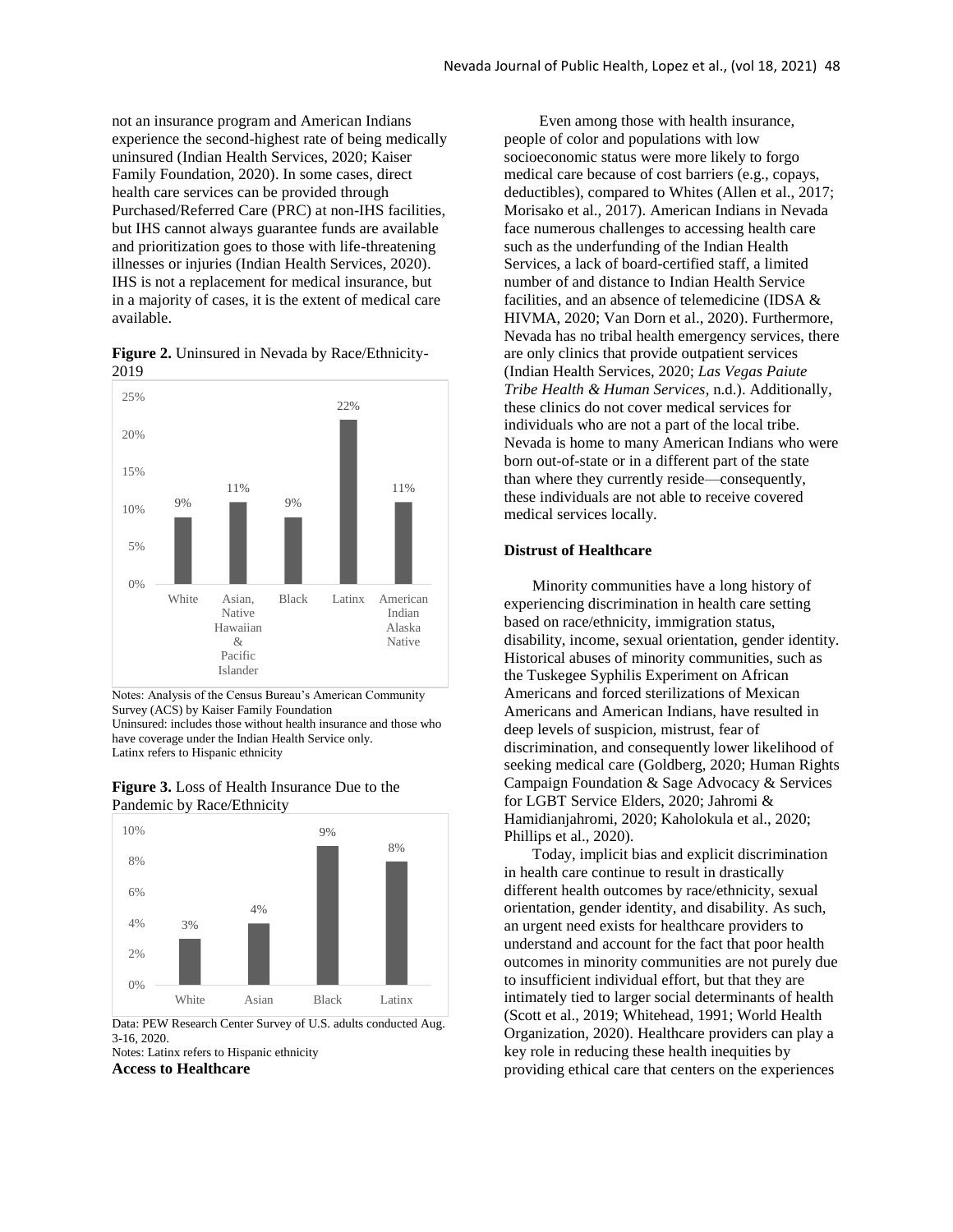

**Figure 4:** A Conceptual Framework of Access to Healthcare Source: Levesque et al. (2013)

of marginalized groups, by listening to the concerns of minority communities, acknowledging historical traumas, and recognizing that access to care care does not necessarily result in receiving *equitable* quality care (Scott et al., 2019).

## **Reconceptualizing Patient-Centered Access to Healthcare**

Patient-centered access to healthcare is a complex and dynamic process that involves both the healthcare provider and patient. As depicted in Figure 4, Levesque (2013) provides a framework composed of five domains of accessible healthcare delivery and receipt. From the provider-side, these components include: 1) *approachability* which refers to the ways in which healthcare systems disseminate information, including transparency of the organization, how information is distributed in regards to treatment/services, and how outreach activities are implemented. 2) *acceptability* which entails how social and cultural factors may affect services obtained from the healthcare system and the ability to accept such services. 3) *availability and accommodation* denote whether health services, including the physical space and healthcare providers, can be reached physically and in a timely manner. 4) *affordability* accounts for the cost of care

delivered by the health provider and the ability of the individual to pay and have time to undergo services. 5) *appropriateness of care* refers to the fit between services and clients' need, its timeliness, the care spent in assessing health problems and determining proper treatment, and the technical and interpersonal quality of services provided.

From the patient-side, accessible healthcare includes the following five abilities. 1) *Ability to perceive* the need for health care, which entails health literacy, health beliefs, trust, and expectations. 2) *Ability to seek* health care, which must account for personal and social values, culture, gender, and autonomy. 3) *Ability to reach* healthcare, which considers living environments, transportation, mobility, and social support. 4) *Ability to pay* for health care, which must account for income, assets, social capital, and health insurance. Lastly, 5) *Ability to engage* with healthcare providers in decisionmaking and treatment decisions, entails empowerment, information, adherence, and caregiver support (Levesque et al., 2013). In sum, accessible healthcare entails the patient being fully engaged in care and healthcare providers actually offering and providing appropriate services — across these five domains. Furthermore, this patient-centered framework highlights that a holistic approach is vital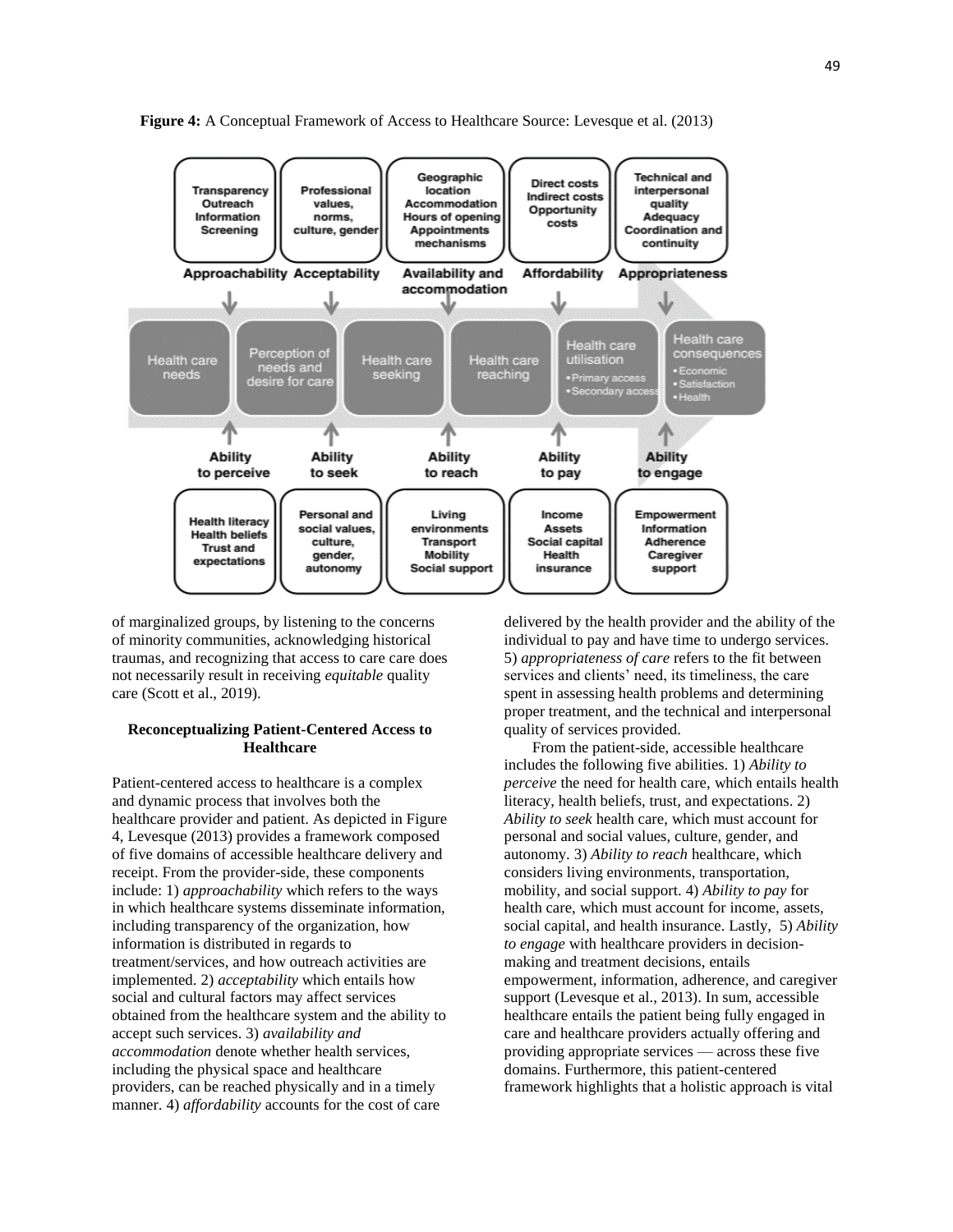to ensure equitable access to care across the continuum of healthcare touch points.

## **Health Communications**

Health communications entail a two-way process between public health entities and the audiences that the materials are intended for. When public health professionals generate health communication materials, or have personal interactions that do not account for cultural differences, non-English language speakers, and variations in literacy and comprehension, then underrepresented groups such as those with disabilities, racial/ethnic minorities, immigrants, and low-income communities are less likely to find the information accessible and useful (Jacobson et al., 2016; Kuenburg et al., 2016; U.S. Department of Health and Human Services, 2020). Consequently, these target audiences are less likely to act on that information. For example, some individuals that are deaf or hard of hearing rely on the ability to lip read to enhance their ability to communicate, however the requirement to wear a mask severely limited communication for these individuals during the pandemic especially because there was no wide-spread messaging to inform health care professionals or the general public that individuals were permitted to request others to temporarily pull down their face masks to facilitate lip reading (Marquez et al., 2020). Given the deep impact that COVID-19 has had underrepresented communities, it is paramount for public health entities to create linguistically and culturally tailored COVID-19 resources for minority communities (Kuenburg et al., 2016; Phillips et al., 2020).

## **The Amplification of Existing Inequalities due to COVID-19**

Social inequities built into our institutions and policies result in lower wages, greater unemployment, greater housing and food insecurity, and greater social stigma for disadvantaged populations. Inequities existed prior to COVID-19, but have been amplified by the pandemic. People of color and sexual and gender minorities are overrepresented in the hardest hit sectors (Cahill, 2020; Parker et al., 2020). Compared to Whites, people of color were more likely to (Parker et al., 2020): have taken a pay cut since the start of the pandemic, have been laid off since the start of the pandemic, had trouble paying rent/mortgage and bills since the start of the pandemic, and have gotten food from a foodbank since the start of the pandemic

Additionally, compared to dominant groups (i.e., cisgender and heterosexuals), gender and sexual

minorities are more likely to work in food service, restaurants, and entertainment sectors which have closed due to the pandemic, leading to reduced earnings or unemployment (Badgett et al., 2019; Cahill, 2020). Closely tied to reduced earning and unemployment is the looming eviction crisis. Even though Nevada's eviction moratorium has been extended to May 2021 (State of Nevada, 2021), the ending of this moratorium will result in greater homelessness, especially among minority communities, the most impacted by existing social inequities. This issue needs to be addressed structurally through policy that provides relief to both parties to avoid an eviction crisis that will have a deep and widely-felt ripple effect throughout society.

COVID-19 has also exacerbated interpersonal racism. Since the start of the pandemic, people of color have reported increases in prejudice and discrimination, especially Asians and Pacific Islanders (Liu et al., 2020; University of Southern California Dornsife Center for Economic and Social Research, 2020). Unfortunately, minority groups are often singled out and scapegoated for infectious disease outbreaks (Keil & Ali, 2006; O'Shea et al., 2020). This stems from a lack of knowledge of how COVID-19 actually spreads, a need to blame someone, fear of getting COVID-19, and anger from how COVID-19 has impacted individuals' lives. As a result, race-based social stigma has dramatically increased since the start of the pandemic.

Asian Americans and Pacific Islanders experienced the greatest surge in racial discrimination due to COVID-19 and the current sociopolitical climate (Litam, 2020). STOP AAPI HATE (2020) documented 2,583 reports of anti-Asian discrimination nationally since the start of the pandemic (Stop AAPI Hate, 2020). Asians Americans and Pacific Islanders have been cursed at, blamed for the pandemic, spit upon, barred from establishments, and physically attacked—simply for being Asian (Liu et al., 2020; Stop AAPI Hate, 2020; University of Southern California Dornsife Center for Economic and Social Research, 2020). Latinxs and Blacks have also experienced an increase in racial discrimination in the form of verbal harassment since the start of the pandemic. This may be the result of race - and class - based prejudices directed toward those who work in frontline jobs (Liu et al., 2020; University of Southern California Dornsife Center for Economic and Social Research, 2020).

# **Recommendations for a Health Equity Response to Public Health Emergencies**

The COVID-19 pandemic is not the first, nor the last, public health emergency to test our nation and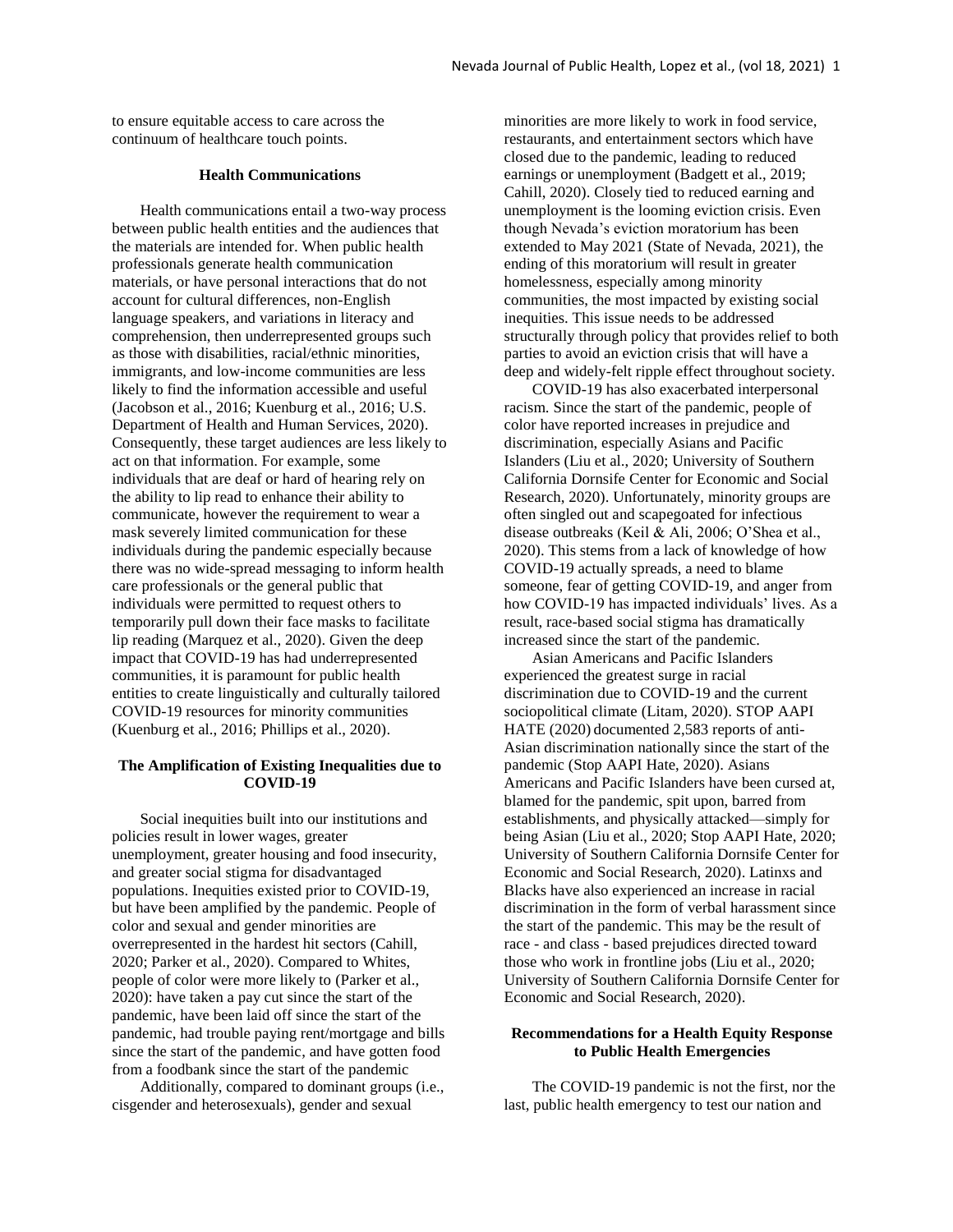state's capacity to respond to a widescale crisis. Although, the social, economic, and health impacts of this pandemic will not be completely realized for years to come, we have learned valuable lessons that can help reduce human suffering and health inequities as we continue to battle COVID-19 and prepare for future public health emergencies.

# **Key Ways to Bolster Our Response to Future Public Health Emergencies**

### *Improve Surveillance*

Data limitations such as the lack of standardized and consistently captured demographic data and the absence of data sharing agreements, will slow our ability to identify and respond to burgeoning health inequities. To better understand disparate health outcomes in minority communities, we must strengthen surveillance. The first steps toward this goal is to ensure that surveillance efforts capture key demographic data from the beginning of future public health emergencies. Delays in racial/ethnic demographic data collection hampered timely responses during the early periods of the COVID-19 pandemic. Additionally, it is crucial to collect racial/ethnic data by ethnic subgroup as lumping heterogenous populations together conceals profound disparities experienced by some ethnic subgroups. In addition to racial/ethnic data, it will be important to collect other demographic measures that are known to shape exposure to risk and access to resources such as sexual orientation and gender identity, disability, and undocumented status. The absence of these data made it difficult to identify and allocate appropriate resources to protect the health of those who need it most.

To leverage limited resources during public health emergencies and avoid duplication of effort, jurisdictions throughout Nevada must share critical population-level data. Additionally, jurisdictions must develop data sharing terms that include the highest level of data stewardship to protect sensitive individual-level data such as sexual orientation and undocumented status. It can take years to build trust with communities, but that trust can be broken in an instant.

# *Build Trust in the Healthcare System through Equitable Care*

Healthcare settings that do not intentionally and explicitly work to address culturally and linguistically appropriate healthcare will likely alienate minority communities, resulting in lower trust in healthcare and lower utilization rates. In order

to promote more equitable care, we recommend four key strategies. First, healthcare centers should adopt and commit to the National Quality Standards for Culturally and Linguistically Appropriate Services (CLAS) in Health and Healthcare. Second, healthcare centers should address the primary domains of healthcare services: a) approachability, b) acceptability, c) availability and accommodation, d) affordability, and e) appropriateness of care (Levesque et al., 2013).

Third, we recommend promoting self-assessment of patient health outcomes to identify and address unintentional or implicit bias in the delivery of quality care. By their very nature implicit biases are not readily apparent, thus we must rely on and value the input of patients when they share this information with us. Finally, the ultimate strategy is for healthcare centers to create a culture of accountability in which it is everyone's responsibility to ensure that quality care is being provided to all regardless of their actual or perceived sexual orientation, gender identity/presentation, ability, age, national origin, immigration status, or race/ethnicity.

### *Increase Community Engagement and Outreach*

If minority communities do not have a seat at the table in planning and implementation of emergency public health efforts, there will be limited buy in and efficacy of such efforts resulting in limited impact. To increase efficacy, we must conduct community engagement and outreach so that members of minority communities are included in the decisionmaking process and have leadership roles in developing and executing public health responses. This will help account for the unique experiences, understanding of barriers, and knowledge of facilitators and gatekeepers in minority communities.

We must also ensure that public health. campaigns are culturally and linguistically relevant to minority communities. Toward this objective, we must maintain ongoing engagement with minority communities to so that when an emergency arises, we can rapidly disseminate accurate information to the community. Lastly, we must acknowledge and act in accord with the credo, "Nothing about us, without us."

### *Reduce Social Stigma*

Unless addressed preemptively and with cultural humility through widescale messaging campaigns and accurate information, social stigma in the form of harassment, vandalism, and physical attacks will surge and be directed toward the groups that are scapegoated as the cause of the pandemic (Liu et al.,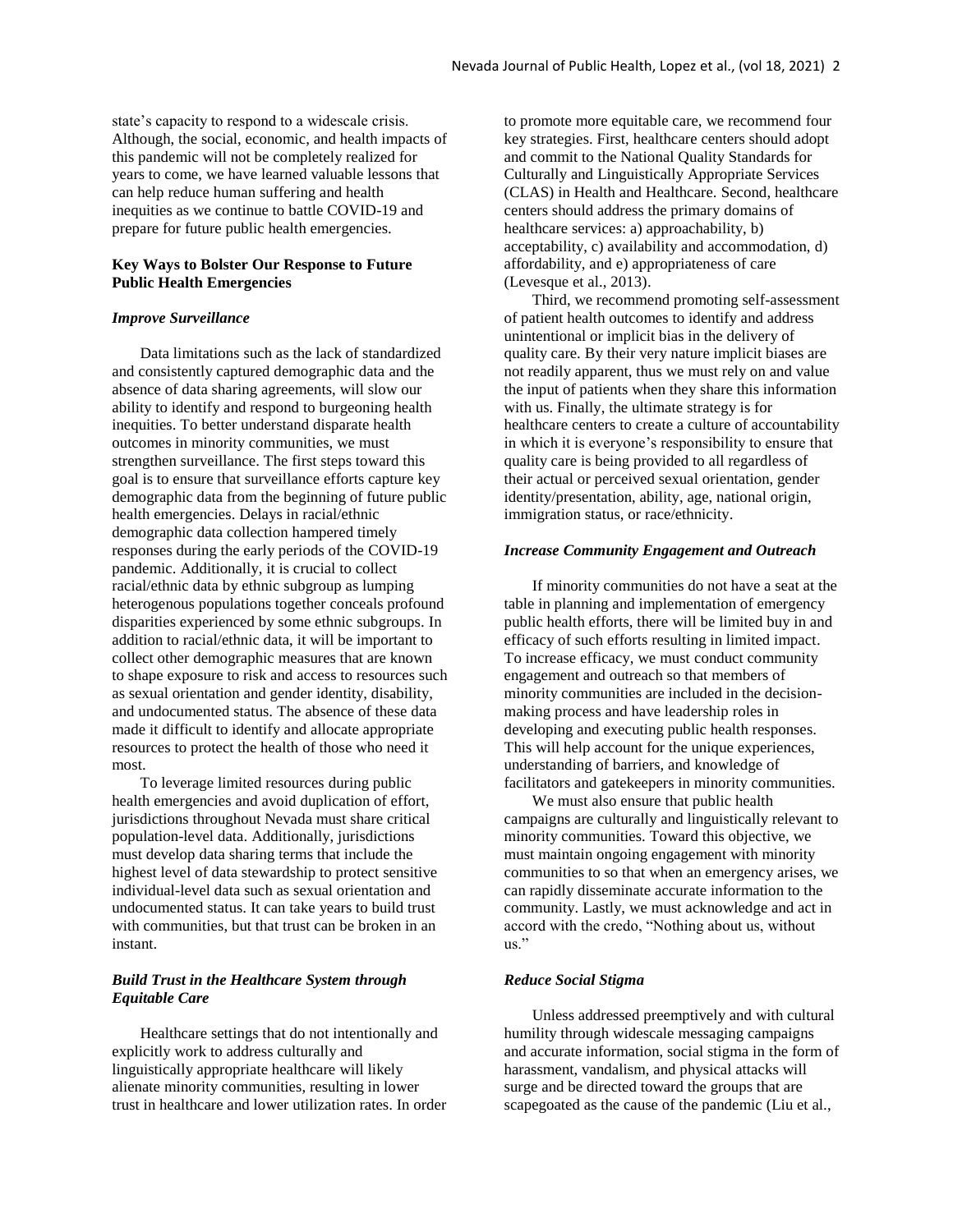2020; Litam, 2020; Stop AAPI Hate, 2020). Therefore, to reduce social stigma, we must collectively ensure increase the quality of epidemiological information provided to the public, counter misinformation, build trust between healthcare systems and the general community, and engage marginalized voices.

# *Take Account of Exceptionally Vulnerable Members Early On*

If limited resources are not allocated and made available to the most marginalized communities, this will drive exceptionally poor health outcomes for the entire community. To support those most at-risk, we must account for exceptionally vulnerable members of society early on in the pandemic such as those with multiple marginalized identities (e.g., ethnic/racial minorities, sexual minorities, low socioeconomic status, undocumented) who have high exposure to risk and limited resources to promote health.

We must equitably allocate and distribute resources to these populations in order to curb the exposure to risk and subsequent morbidity and mortality. For instance, one of the factors that drove COVID-19 transmission was the lack of employer provided PPE (i.e., masks) in Black and Latinx frontline workers during the early part of the pandemic prior to Nevada's mask mandate. This is why mask mandates at the city, county, and state level are essential to protect vulnerable frontline workers until widespread heard immunity is achieved through vaccination.

#### **The Storm's Aftermath: Beyond COVID-19**

It is important to recognize that once the COVID-19 pandemic is officially declared over, the social issues amplified through the pandemic will have a ripple effect that will reverberate for years to come. Unless we intentionally address the social issues that shape disparate outcomes, recovery for all members of society will be unequal and unnecessarily slowed. To successfully address recovery, we will have to contend with high rates of unemployment, lost wages, a housing crisis brought upon by widescale evictions, substance abuse, educational impacts, and mental health crises among other issues. Additionally, both medical and nonmedical supports need to be put in place immediately and continued for the long-term. In sum, if we seek to ensure that everyone has an equal opportunity to achieve their full health potential, we, as key players in Nevada's public health infrastructure, must work

together to account for and respond to barriers that impede health equity.

### **References**

- Allen, E. M., Call, K. T., Beebe, T. J., McAlpine, D. D., & Johnson, P. J. (2017). Barriers to Care and Health Care Utilization among the Publicly Insured. *Medical Care*, *55*(3), 207–214. https://doi.org/10.1097/MLR.00000000000006 44
- Badgett, M.V, L., Choi, S. K., & Wilson, B. D. M. (2019). LGBT Poverty in the United States: A study of differences between sexual orientation and gender identity groups. *Williams Institute*, *October 2019*. https://williamsinstitute.law.ucla.edu/wpcontent/uploads/National-LGBT-Poverty-Oct-2019.pdf?utm\_campaign=hsric&utm\_medium= email&utm\_source=govdelivery
- Bernard, K., Hasegawa, K., Sullivan, A., & Camargo, C. (2017). A Profile of Indian Health Service Emergency Departments. *Annals of Emergency Medicine*, *69*(6), 705-710.e4. https://doi.org/10.1016/j.annemergmed.2016.11 .031
- Blake, K. S., Kellerson, R. L., & Simic, A. (2007). Measuring overcrowding in housing. *Washington, DC: Department of Housing and Urban Development, Office of Policy Development and Research*.
- Buchmueller, T. C., & Levy, H. G. (2020). The ACA's impact on racial and ethnic disparities in health insurance coverage and access to care: An examination of how the insurance coverage expansions of the Affordable Care Act have affected disparities related to race and ethnicity. *Health Affairs*, *39*(3), 395–402. https://doi.org/10.1377/hlthaff.2019.01394
- Cahill, S. (2020). *Coronavirus, COVID-19, and Considerations for People Living with HIV and LGBTQIA + People*.
- Centers for Disease Control and Prevention. (2021a, April). *Hospitalization and Death by Race/Ethnicity*.
- Centers for Disease Control and Prevention. (2021b, April 29). *Categories of essential workers: Covid-19 vaccination*. Centers for Disease Control and Prevention. Retrieved October 11, 2021, from https://www.cdc.gov/vaccines/covid-

19/categories-essential-workers.html.

Dey, M., Frazis, H., Loewenstein, M. A., & Sun, H. (2020). Ability to work from home: evidence from two surveys and implications for the labor market in the COVID-19 pandemic. *Monthly*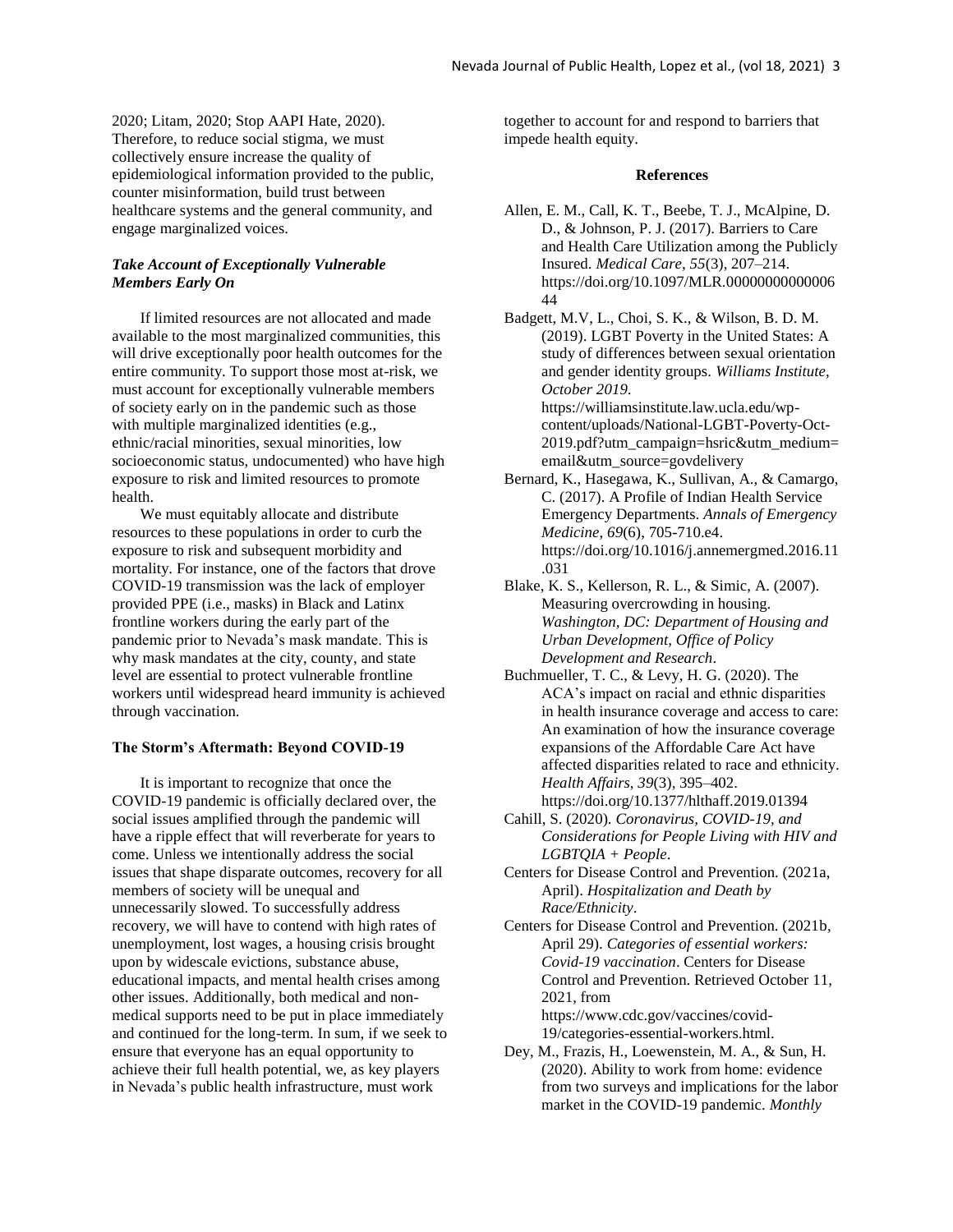*Labor Review, U.S. Bureau of Labor Statistics*, *2020*(June), 1–21. https://doi.org/10.21916/mlr.2020.14

Do, D. P. P., & Frank, R. (2021). Using race-and agespecific COVID-19 case data to investigate the determinants of the excess COVID-19 mortality burden among Hispanic Americans. *Demographic Research*, *44*, 699–718.

- Easthope, H., Liu, E., Judd, B., & Burnley, I. (2015). Feeling at home in a multigenerational household: The importance of control. *Housing, Theory and Society*, *32*(2), 151–170. https://doi.org/10.1080/14036096.2015.103127 5
- Emeruwa, U. N., Ona, S., Shaman, J. L., Turitz, A., Wright, J. D., Gyamfi-Bannerman, C., & Melamed, A. (2020). Associations between Built Environment, Neighborhood Socioeconomic Status, and SARS-CoV-2 Infection among Pregnant Women in New York City. *JAMA - Journal of the American Medical Association*, *324*(4), 390–392. https://doi.org/10.1001/jama.2020.11370
- Goggin, G., & Ellis, K. (2020). Disability, communication, and life itself in the COVID-19 pandemic. *Health Sociology Review*, *29*(2), 168–176. https://doi.org/10.1080/14461242.2020.178402 0
- Goldberg, S. (2020). COVID-19 and LGBT Rights. *Law in the Time of COVID-19*, 99–108. https://scholarship.law.columbia.edu/books/240 /
- Hammonds, C., Tomaskovic-devey, D., & Kerrissey, J. (2020). Stressed , Unsafe , and Insecure : Essential Workers Need A New , New Deal. *University of Massachusetts Labor Center and Center for Employment Equity*.
- Hayes, T. O. (2020). The Outsized Impact of the Coronavirus Pandemic on Minority Communities. *American Action Forum*, 1–10. https://www.americanactionforum.org/research /the-outsized-impact-of-the-coronaviruspandemic-on-minority-communities/
- Howell, J., & Korver-Glenn, E. (2018). Neighborhoods, Race, and the Twenty-firstcentury Housing Appraisal Industry. *Sociology of Race and Ethnicity*, *4*(4), 473–490. https://doi.org/10.1177/2332649218755178
- Human Rights Campaign Foundation, & Sage Advocacy & Services for LGBT Service Elders. (2020). *COVID-19 & LGBTQ Older People*. 1–2. https://www.sageusa.org/wpcontent/uploads/2020/04/covid19-elderissuebrief-032720b-1-1.pdf

IDSA, & IVMA. (2020). *COVID-19 Policy Brief:* 

*Disparities among Native American Communities in the United States*. https://www.idsociety.org/globalassets/idsa/pub lic-health/covid-19/covid19-health-disparatiesin-native-american-communities-final.pdf

- Indian Health Services. (2020, December 28). *Indian Health Services Frequently Asked Questions*.
- Jacobson, H., Hund, L., & Mas, F. S. (2016). Predictors of English Health Literacy among US Hispanic Immigrants: The importance of language, bilingualism and sociolinguistic environment. *Literacy & Numeracy Studies: An International Journal in the Education and Training of Adults*, *24*(1), 43-undefined. https://doi.org/10.5130/lns.v24i1.4900.Predicto rs
- Jahromi, A. H., & Hamidianjahromi, A. (2020). Why African Americans are a potential target for COVID-19 infection in the United States. *Journal of Medical Internet Research*, *22*(6), 22–25. https://doi.org/10.2196/19934
- Kaholokula, J. K. aimoku, Samoa, R. A., Miyamoto, R. E. S., Palafox, N., & Daniels, S. A. (2020). COVID-19 Special Column: COVID-19 Hits Native Hawaiian and Pacific Islander Communities the Hardest. *Hawai'i Journal of Health & Social Welfare*, *79*(5), 144–146.
- Kaiser Family Foundation. (2020, November 5). *Uninsured Rates for the Nonelderly by Race/Ethnicity- 2019*.
- Keene, J. R., & Batson, C. D. (2010). Under One Roof: A Review of Research on Intergenerational Coresidence and Multigenerational Households in the United States. *Sociology Compass*, *4*(8), 642–657. https://doi.org/10.1111/j.1751- 9020.2010.00306.x
- Keil, R., & Ali, H. (2006). Multiculturalism, racism and infectious disease in the global city: the experience of the 2003 SARS outbreak in Toronto. *Topia: Canadian Journal of Cultural Studies*, *16*, 23–49.
- Kuenburg, A., Fellinger, P., & Fellinger, J. (2016). Health Care Access Among Deaf People. *Journal of Deaf Studies and Deaf Education*, *21*(1), 1–10.
- https://doi.org/10.1093/deafed/env042 *Las Vegas Paiute Tirbe Health & Human Services*. (n.d.). Retrieved April 28, 2021, from https://www.lvpaiutetribe.com/hhs
- Levesque, J.-F., Harris, M., & Russell, G. (2013). Patient-centred access to health care. *International Journal for Equity in Health*, *12*(18), 1–9.
- Litam, S. D. A. (2020). "Take Your Kung-Flu Back to Wuhan": Counseling Asians, Asian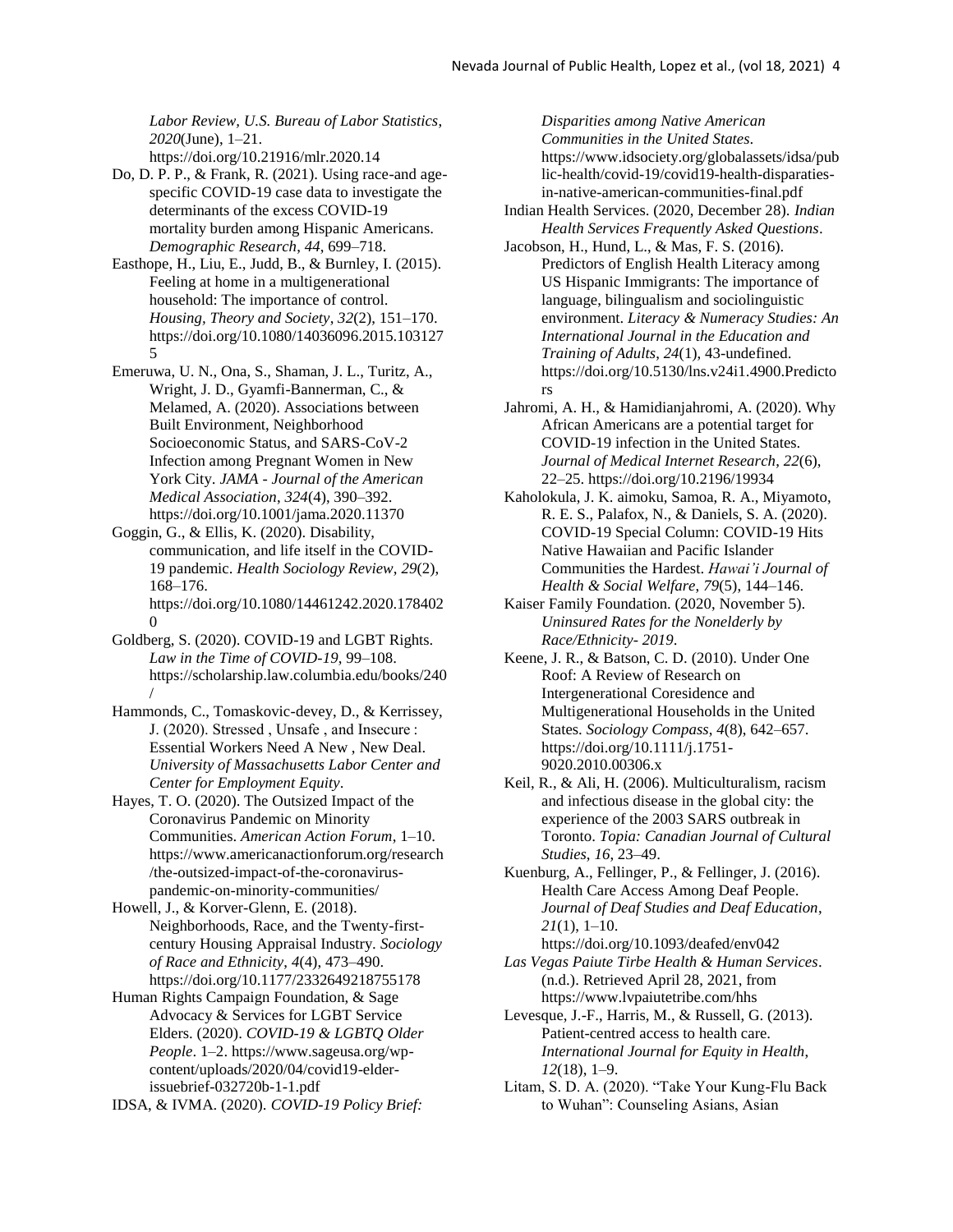Americans, and Pacific Islanders With Race-Based Trauma Related to COVID-19. *The Professional Counselor*, *10*(2), 144–156. https://doi.org/10.15241/sdal.10.2.144

Liu, Y., Finch, B. K., Brenneke, S. G., Thomas, K., & Le, P. T. D. (2020). Perceived Discrimination and Mental Distress Amid the COVID-19 Pandemic: Evidence From the Understanding America Study. *American Journal of Preventive Medicine*, *59*(4), 481– 492.

https://doi.org/10.1016/j.amepre.2020.06.007

- Loo, M., & Chang, V. (2020). The future of work must include Asian American and Pacific Islanders: Harnessing the power of the fastestgrowing working-age population in the labor movement. *Asian American Policy Review*, *30*.
- Marquez, E., Haboush-Deloye, A., Melendrez, J., & Gerstenberger, S. (2020). *COVID-19 Education and Outreach Grant*.
- Massey, D., & Denton, N. A. (1993). American apartheid: Segregation and the making of the underclass. *Harvard University Press*.
- McConnell, E. D. (2015). Restricted movement: Nativity, citizenship, legal status, and the residential crowding of Latinos in Los Angeles. *Social Problems*, *62*(1), 141–162. https://doi.org/10.1093/socpro/spu007
- Morisako, A. K., Tauali'i, M., Ambrose, A. J. H., & Withy, K. (2017). Beyond the Ability to Pay: The Health Status of Native Hawaiians and Other Pacific Islanders in Relationship to Health Insurance. *Hawai'i Journal of Medicine & Public Health : A Journal of Asia Pacific Medicine & Public Health*, *76*(3 Suppl 1), 36– 41.
	- http://www.ncbi.nlm.nih.gov/pubmed/2843575 7%0Ahttp://www.pubmedcentral.nih.gov/articl erender.fcgi?artid=PMC5375012
- National Nurses United. (2020). Sins of Omission: How Government Failures to Track COVID-19 Data Have Led to More Than 1,700 Health Care Worker Deaths and Jeopardize Public Health. *National Nurses United*, 71. https://doi.org/10.1177/002205740518500106
- Nguyen, L. H., Drew, D. A., Graham, M. S., Joshi, A. D., Guo, C. G., Ma, W., Mehta, R. S., Warner, E. T., Sikavi, D. R., Lo, C. H., Kwon, S., Song, M., Mucci, L. A., Stampfer, M. J., Willett, W. C., Eliassen, A. H., Hart, J. E., Chavarro, J. E., Rich-Edwards, J. W., … Zhang, F. (2020). Risk of COVID-19 among front-line health-care workers and the general community: a prospective cohort study. *The Lancet Public Health*, *5*(9), e475–e483. https://doi.org/10.1016/S2468-2667(20)30164-

X

- O'Shea, B. A., Watson, D. G., Brown, G. D. A., & Fincher, C. L. (2020). Infectious Disease Prevalence, Not Race Exposure, Predicts Both Implicit and Explicit Racial Prejudice Across the United States. *Social Psychological and Personality Science*, *11*(3), 345–355. https://doi.org/10.1177/1948550619862319
- Office of Analytics. Department of Health and Human Services. (2019). *Minority Health Report. Carson City, Nevada e 2.0*.
- Page, K. R., Venkataramani, M., Beyrer, C., & Polk, S. (2020). Undocumented U.S. Immigrants and Covid-19. *New England Journal of Medicine*, *382*(21), e62-undefined. nejm.org
- Parker, B. Y. K., Minkin, R., & Bennett, J. (2020). Economic Fallout From COVID-19 Continues To Hit Lower-Income Americans the Hardest. *Pew Research Center*, *September*.
- Phillips, G., Felt, D., Ruprecht, M. M., Wang, X., Xu, J., Pérez-Bill, E., Bagnarol, R. M., Roth, J., Curry, C. W., & Beach, L. B. (2020). Addressing the Disproportionate Impacts of the COVID-19 Pandemic on Sexual and Gender Minority Populations in the United States: Actions Toward Equity. *LGBT Health*, *7*(6), 279–282.

https://doi.org/10.1089/lgbt.2020.0187

- Piper, K., Youk, A., James, A. E., & Kumar, S. (2017). Paid sick days and stay-At-home behavior for influenza. *PLoS ONE*, *12*(2), 1– 13.
- https://doi.org/10.1371/journal.pone.0170698 Poulson, M., Neufeld, M., Geary, A., Kenzik, K.,
- Sanchez, S. E., Dechert, T., & Kimball, S. (2021). Intersectional Disparities Among Hispanic Groups in COVID-19 Outcomes. *Journal of Immigrant and Minority Health*, *23*(1), 4–10. https://doi.org/10.1007/s10903- 020-01111-5
- Ranji, U., Beamesderfer, A., Kates, J., Salganicoff, A., & Dawson, L. (2014). *Health and Access to Care and Coverage for Lesbian, Gay, Bisexual, and Transgender Individuals in the U.S.* 1–23. http://www.hivhealthreform.org/wpcontent/uploads/2014/10/health-and-access-tocare-and-coverage-for-lgbt-individuals-in-theu-s-2-issue-brief.pdf
- Sanyaolu, A., Okorie, C., Marinkovic, A., Patidar, R., Younis, K., Desai, P., & Altaf, M. (2020). Comorbidity and its Impact on Patients with COVID-19. *SN Comprehensive Clinical Medicine*, 1–8.
- Schneider, D., & Harknett, K. (2020). *Essential and Unprotected: COVID-19-Related Health and Safety Procedures for Service-Sector Workers*.